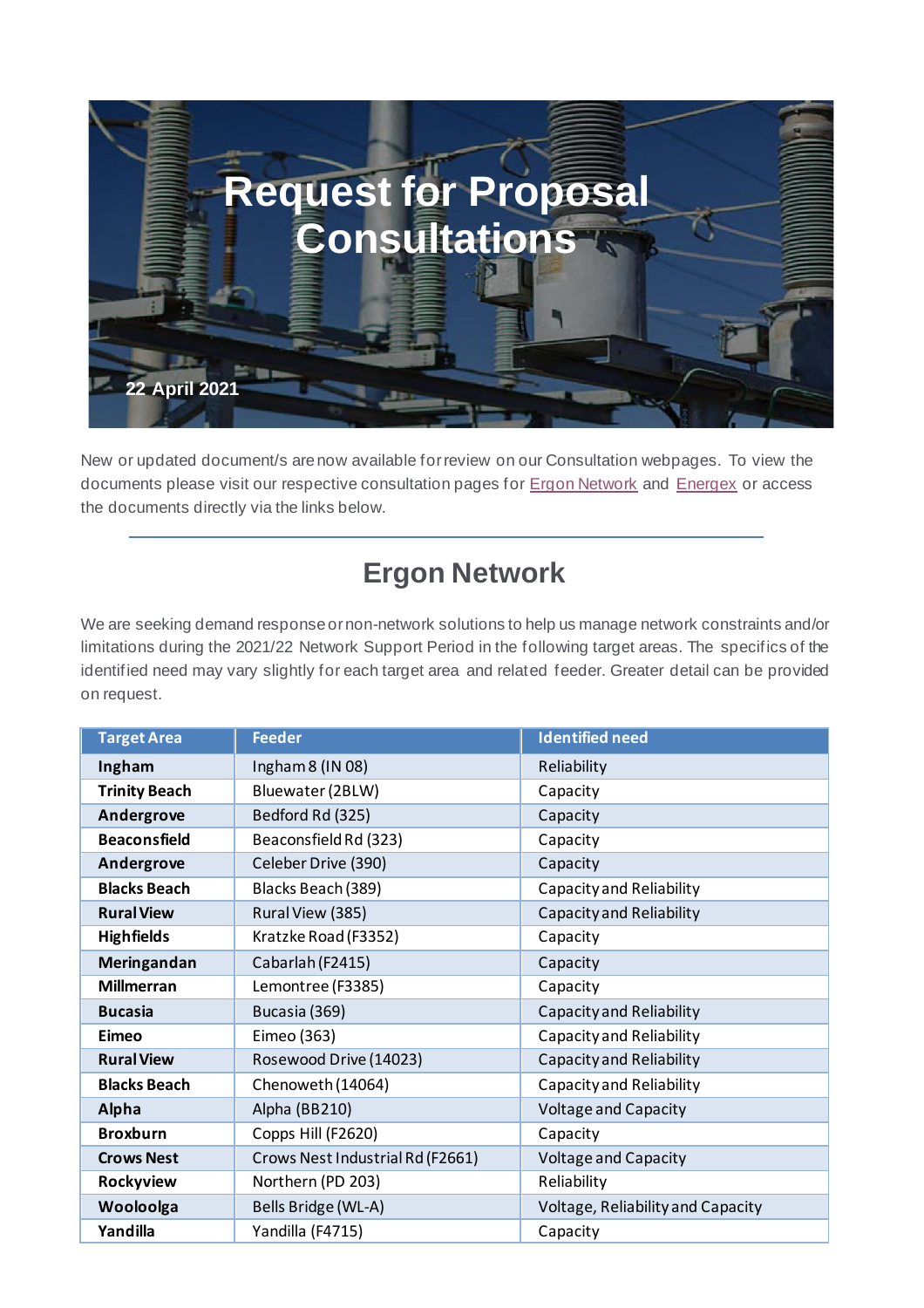- **Network Support Period**: 1 November 2021 31 March 2022
- **Demand Response Required**: Minimum 500kVA demand response / network support per network event request (measured and verified). Additional kVA will be considered.
- **Duration of Network Support Event**: Up to 6 hours duration (i.e. 3pm 9pm)
- **Number of Network Support Events Required**: Up to 10 network support events during the nominated network support period
- **Energy at Risk & Value:** Supplied upon application
- **Load Duration Curves**: Supplied upon application
- **Affected Classes of Customers**: Supplied upon application
- **Initial Preferred Option**: No initial preferred option has been identified
- **Value**: Between \$20/kVA \$100/kVA per annum. NOTE: Value is dependent on the selected target area and deferral benefit of associated capital project cost.
- **Closing date**: 31 October 2021

Non-network solutions could comprise one ora combination of embedded generation or battery storage systems, call-off load, load shift or other demand-side load management solutions.

For further guidance on what to include in your submission, refer to [Appendix B of the Demand Side](https://www.ergon.com.au/__data/assets/pdf_file/0003/165819/Demand-Side-Engagement-Strategy.pdf)  [Engagement Strategy.](https://www.ergon.com.au/__data/assets/pdf_file/0003/165819/Demand-Side-Engagement-Strategy.pdf) Applications and/or enquiries for information that will enable you to provide an informed response, should be directed to **demandmanagement@ergon.com.au**. For your security, we do not transmit sensitive information via email.

## **Energex**

We are seeking demand response or non-network solutions to help us manage network constraints and/orlimitations during the 2021/22 Network Support Period inthe following target areas. The specifics of the identified need may vary slightly for each target area and related feeder. Greater detail can be provided on request.

| <b>Target Area</b>      | <b>Feeder</b>      | <b>Identified Need</b>      |
|-------------------------|--------------------|-----------------------------|
| <b>Alexandra Hills</b>  | AHD18B             | Capacity                    |
| <b>Beerwah</b>          | BWH16A             | <b>Voltage and Capacity</b> |
| <b>Caboolture West</b>  | CBW <sub>6</sub>   | Capacity                    |
| <b>Coopers Plains</b>   | CPL <sub>2</sub> A | <b>Reliability</b>          |
| Caloundra               | CLD11              | Capacity                    |
| <b>Hamilton</b>         | HTN27A             | Capacity                    |
| <b>Heathwood</b>        | HWD5A              | Capacity                    |
| Kingston                | KSN <sub>8</sub>   | Capacity                    |
| <b>Morayfield</b>       | MFD12A             | Capacity                    |
| <b>Morayfield North</b> | MFN12A             | Capacity                    |
| <b>Mango Hill</b>       | MHL25A             | Capacity                    |
| <b>Mango Hill</b>       | MHL5A              | Capacity                    |
| <b>Springfield</b>      | SPF17B             | Capacity                    |
| <b>Tingalpa</b>         | TGP6A              | Capacity                    |